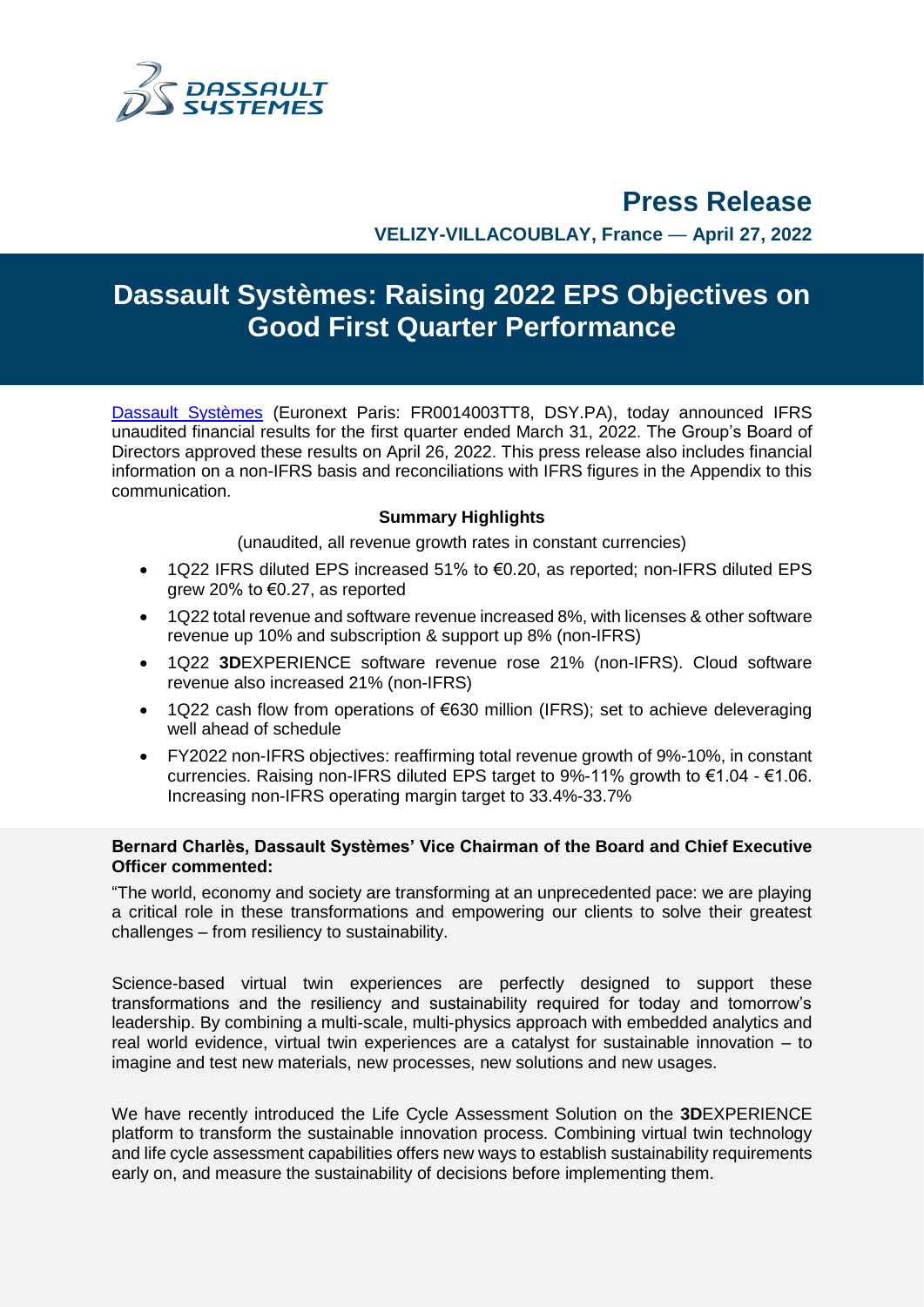It's clear we walk the talk: this new solution is a major advancement towards our purpose to harmonize product, nature and life. By leveraging the virtual worlds to extend and improve the real world, together we can drive meaningful progress towards a more sustainable and harmonious future.

Our next frontier will be to make the power of virtual twin experiences accessible to everyone on the planet – to take them mainstream."

### **Financial Summary**

| In millions of Euros,                    | <b>IFRS</b> |         |            |                                     | Non-IFRS |         |          |                                     |  |
|------------------------------------------|-------------|---------|------------|-------------------------------------|----------|---------|----------|-------------------------------------|--|
| except per share data<br>and percentages | Q1 2022     | Q1 2021 | Change     | Change in<br>constant<br>currencies | Q1 2022  | Q1 2021 | Change   | Change in<br>constant<br>currencies |  |
| <b>Total Revenue</b>                     | 1.324.5     | .172.9  | 13%        | 8%                                  | 1.324.6  | 1.173.6 | 13%      | 8%                                  |  |
| Software Revenue                         | 1,205.5     | 1.067.8 | 13%        | 8%                                  | 1.205.6  | 1.068.4 | 13%      | 8%                                  |  |
| <b>Operating Margin</b>                  | 25.3%       | 19.7%   | $+5.6$ pts |                                     | 35.0%    | 33.9%   | $+1.2pt$ |                                     |  |
| Diluted EPS *                            | 0.20        | 0.13    | 51%        |                                     | 0.27     | 0.23    | 20%      | 15%                                 |  |

\* 2021 figures have been restated in order to reflect the five-for-one share split on Dassault Systèmes' share effected on July 7, 2021

### **First Quarter 2022 Versus 2021 Financial Comparisons**

(unaudited, all revenue growth rates in constant currencies)

- **Total Revenue:** Total revenue grew 8%, IFRS and non-IFRS, to €1.32 billion. Software revenue increased 8%, IFRS and non-IFRS to €1.21 billion. Non-IFRS support & subscription revenue rose 8%; recurring revenue represented 81% of total software revenue. Licenses and other software revenue increased 10% (IFRS and non-IFRS) to €234.7 million. Services revenue increased 9%, IFRS and non-IFRS.
- **Software Revenue by Geography (non-IFRS):** The Americas grew 7% and represented 40% of software revenue. Europe rose 6% to 35% of software revenue. Asia increased 13% to 25% of software revenue, with China up 20% and India up 35%.

### **Software Revenue by Product Line:**

- o **Industrial Innovation** IFRS and non-IFRS software revenue rose 5% to €654.4 million, representing 54% of software revenue. CATIA demonstrated very strong performance, driven by double-digit license and subscription software revenue growth and punctuated by cyber systems, showing the strength of these innovative and differentiated offerings. ENOVIA also showed high, double-digit growth in both license and subscription software revenue.
- o **Life Sciences** software revenue totaled €254.0 million (IFRS and non-IFRS), an increase of 13%, representing 21% of software revenue. MEDIDATA delivered strong performance, growing double-digits again this quarter. MEDIDATA continues to experience strong momentum across its product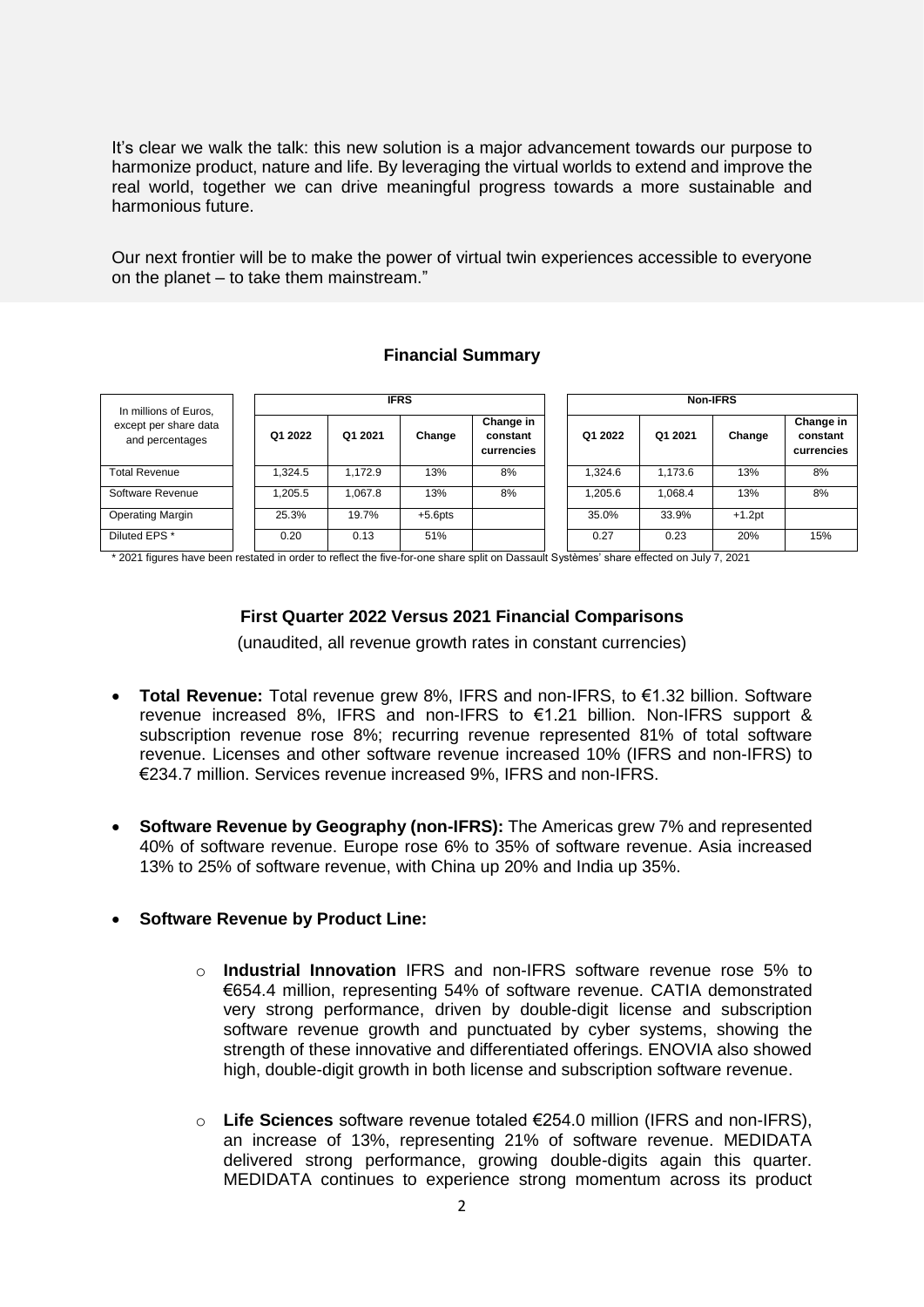portfolio including MEDIDATA Rave, MEDIDATA AI and MEDIDATA Patient Cloud, as well as across end markets including pharmaceutical and biotechnology companies and contract research organizations (CROs). BIOVIA also performed well, achieving double-digit growth during the period.

- o **Mainstream Innovation** software revenue was €297.2 million in IFRS and non-IFRS, an increase of 12%, and representing 25% of software revenue. SOLIDWORKS continued to perform well, growing double-digits, and on the back of a strong comparison base, thanks to broad-based demand and larger deal sizes. Our **3D**EXPERIENCE WORKS offering continued to see good adoption as clients increasingly recognize the value of leveraging the WORKS family technologies via the cloud. At CENTRIC PLM, strong momentum was accompanied by gains in diversification in food and beverage.
- **Software Revenue by Industries:** Many end markets grew double-digits again this quarter. Aerospace & Defense, Marine & Offshore, Industrial Equipment, and Home & Life Style displayed some of the strongest performance.
- **Key Strategic Drivers (non-IFRS): 3D**EXPERIENCE revenue increased 21% to 29.7% of software revenue. The strong value proposition of the **3D**EXPERIENCE platform continues to be a key factor in driving large client wins. Cloud software revenue grew 21%, and represents 20.9% of software revenue. Cloud and **3D**EXPERIENCE have been critical for enabling clients to scale rapidly – both new entrants and incumbents transforming.
- **Operating Income and Margin**: IFRS operating income increased 45.3%, as reported. Non-IFRS operating income rose 16.8% to €464.0 million, as reported. Non-IFRS operating margin increased 117 basis points to 35.0%. In the quarter, we recognized no revenue for Russia and €5.0 million of expenses, including provisions.
- **Earnings per Share**: IFRS diluted earnings per share increased 51% to €0.20. Non-IFRS diluted EPS grew 20% to €0.27, as reported.
- **Cash Flow from Operations (IFRS):** Cash flow from operations was €630 million, a decrease of 2% relative to last year. This was driven by several factors: a higher decrease in accrued compensation; a one-time withholding tax reimbursement received in the first quarter of 2021; and a lower decrease in trade accounts receivable, in line with activity growth, combined with an improved cash collection. Cash from operations was principally used for treasury stock repurchases of €328 million (net of the impact of employee shareholding plan) as well as loan repayments of €235 million.
- **Balance Sheet (IFRS):** Dassault Systèmes' net financial debt at March 31, 2022 decreased by €257 million to €632 million, compared to €889 million at December 31, 2021, reflecting cash, cash equivalents and short-term investments of €3.009 billion and debt related to borrowings of €3.641 billion at March 31, 2022. Dassault Systèmes is well ahead of schedule on its deleveraging objective.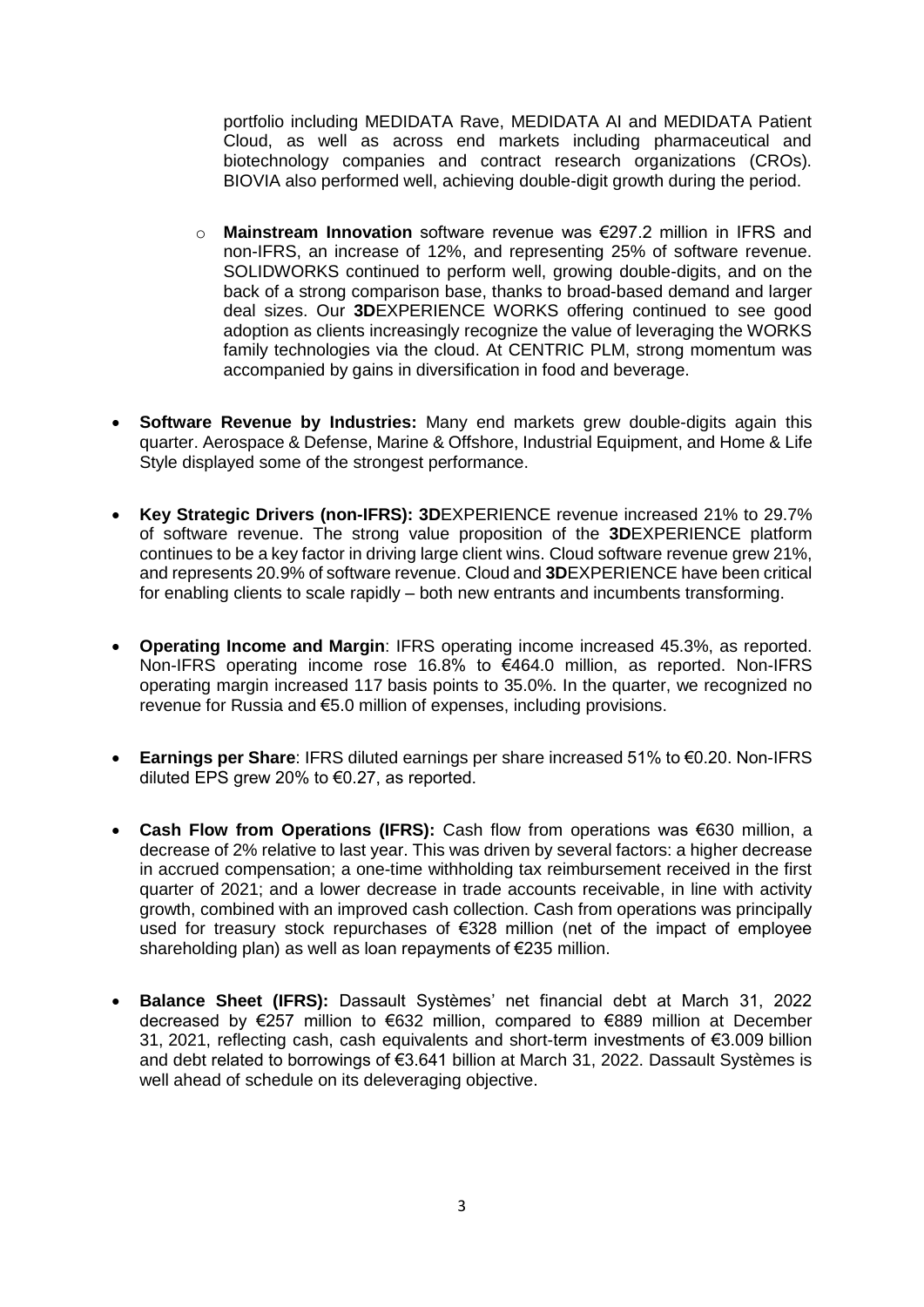### **Dassault Systèmes' Chief Operating Officer Commentary**

### (revenue growth rates in constant currencies, data on a non-IFRS basis)

### **Pascal Daloz, Dassault Systèmes' Chief Operating Officer, commented:**

"The positive business momentum we experienced last year continued into the first quarter. We delivered strong results and on the back of a relatively high 2021 comparison base. Revenue growth was broad-based across geographies, product lines and sectors, demonstrating the diversification we have achieved in our addressable markets as well as the quality of our execution.

In Industrial Innovation, CATIA and ENOVIA delivered excellent, double-digit license and subscription revenue growth, underscoring the strength of our differentiated offering. In Mainstream Innovation, strong SOLIDWORKS momentum continued into the first quarter with revenue increasing double-digits. In Life Sciences, MEDIDATA and BIOVIA grew revenue double-digits. In MEDIDATA AI Synthetic Control Arm, our recent announcements with Celsion and Plus Therapeutics highlight the potential for this revolutionary innovation. Our new business with Gilead reflects the strength of BIOVIA's groundbreaking generative therapeutic design technology.

Our customer adoption is a strong proof point; the investments we made a decade ago are paying off for our clients. In today's ever-changing environment, our clients face a number of challenges from raw materials, to workforces, supply chain disruptions and inflation. This is accelerating the need to adapt and evolve rapidly and at scale. With our **3D**EXPERIENCE platform and industry solutions, we are uniquely well positioned to enable these transformations and empower our clients to adopt new business models, increase resiliency, scale and embrace sustainability.

We appreciate our clients' trust and look forward to continuing our fruitful partnerships."

### **Dassault Systèmes' Chief Financial Officer Commentary**

(revenue growth rates in constant currencies, data on a non-IFRS basis, cash flow IFRS)

### **Rouven Bergmann, Dassault Systèmes' Chief Financial Officer, commented:**

"We're pleased with our first quarter 2022 performance. Revenue results were well aligned with our objectives. License and other software revenue grew double digits, during the period. At the same time, we delivered strong profitability, demonstrating the strength of our business model and excellent performance by our team. This supports our confidence to raise our 2022 EPS objective to 9-11% year-over-year growth.

From a profitability perspective, we outperformed our objectives during the quarter, even as we continued to invest in our business and achieved our hiring objectives. Diluted EPS grew 20% to €0.27. Operating margin increased 117 basis points to 35%. Cash flow from operations was €630 million. We remain well ahead of schedule in achieving our deleveraging objective."

Looking to the second quarter of 2022, we are targeting total revenue growth of 9%-11%, and diluted EPS growth of 11%-16% to €0.24 to €0.25. For fiscal 2022, we are reaffirming our total revenue growth objective of 9%-10%, in constant currencies. At the same time, we are raising our diluted EPS objective to 9%-11% growth to €1.04 to €1.06, offsetting the negative impact of Russia while reflecting currency and operating performance."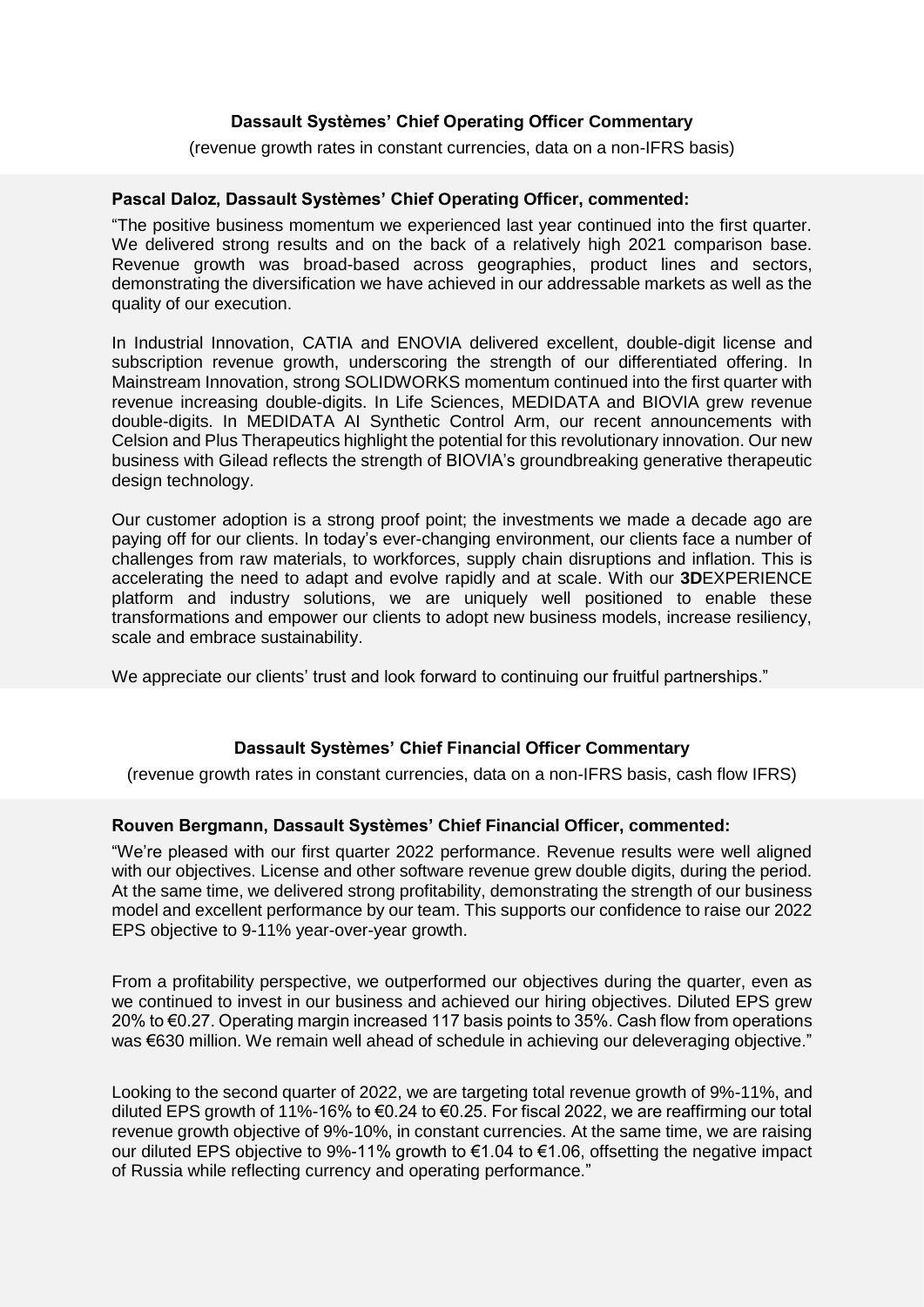### **Financial Objectives for 2022**

Dassault Systèmes' second quarter and full year 2022 financial objectives presented below are given on a non-IFRS basis and reflect the principal 2022 currency exchange rate assumptions for the US dollar and Japanese yen as well as the potential impact from additional non-Euro currencies:

|                                                          | Q <sub>2</sub> 2022                    | FY 2022                                |
|----------------------------------------------------------|----------------------------------------|----------------------------------------|
| Total Revenue (billion)                                  | €1.295 to €1.320                       | €5.355 to €5.405                       |
| Growth                                                   | $12 - 14%$                             | $10 - 11%$                             |
| Growth ex FX                                             | $9 - 11%$                              | $9 - 10%$                              |
| Software revenue growth *                                | $9 - 11%$                              | $9 - 10%$                              |
| Of which licenses and other software revenue<br>qrowth * | 14-19%                                 | $10 - 12%$                             |
| Of which subscription and support revenue<br>growth *    | $8 - 9%$                               | $-9\%$                                 |
| Services revenue growth *                                | $9 - 11%$                              | $8 - 10%$                              |
| <b>Operating Margin</b>                                  | $31.7\% - 32.4\%$                      | $33.4\% - 33.7\%$                      |
| <b>EPS Diluted</b><br>Growth                             | $€0.24 - €0.25$<br>11-16%              | €1.04 - €1.06<br>$9 - 11%$             |
| US dollar<br>Japanese yen (before hedging)               | $$1.15$ per Euro<br>JPY 130.0 per Euro | $$1.14$ per Euro<br>JPY 130.1 per Euro |

\* Growth in Constant Currencies

These objectives are prepared and communicated only on a non-IFRS basis and are subject to the cautionary statement set forth below.

The Russian invasion of Ukraine is above all a human tragedy. Dassault Systèmes has implemented all actions to suspend its business operations in Russia, which represent less than 0.5% of non-IFRS revenues in 2021.

The 2022 non-IFRS financial objectives set forth above do not take into account the following accounting elements below and are estimated based upon the 2022 principal currency exchange rates above: no significant contract liabilities write-downs; share-based compensation expenses, including related social charges, estimated at approximately €148.7 million (these estimates do not include any new stock option or share grants issued after March 31, 2022); amortization of acquired intangibles and of tangibles reevaluation, estimated at approximately €369.4 million, largely impacted by the acquisition of Medidata; and lease incentives of acquired companies at approximately €2.7 million. The above objectives also do not include any impact from other operating income and expenses, net principally comprised of acquisition, integration and restructuring expenses, and impairment of goodwill and acquired intangible assets; from one-time items included in financial revenue; from one-time tax effects; and from the income tax effects of these non-IFRS adjustments. Finally, these estimates do not include any new acquisitions or restructuring completed after March 31, 2022.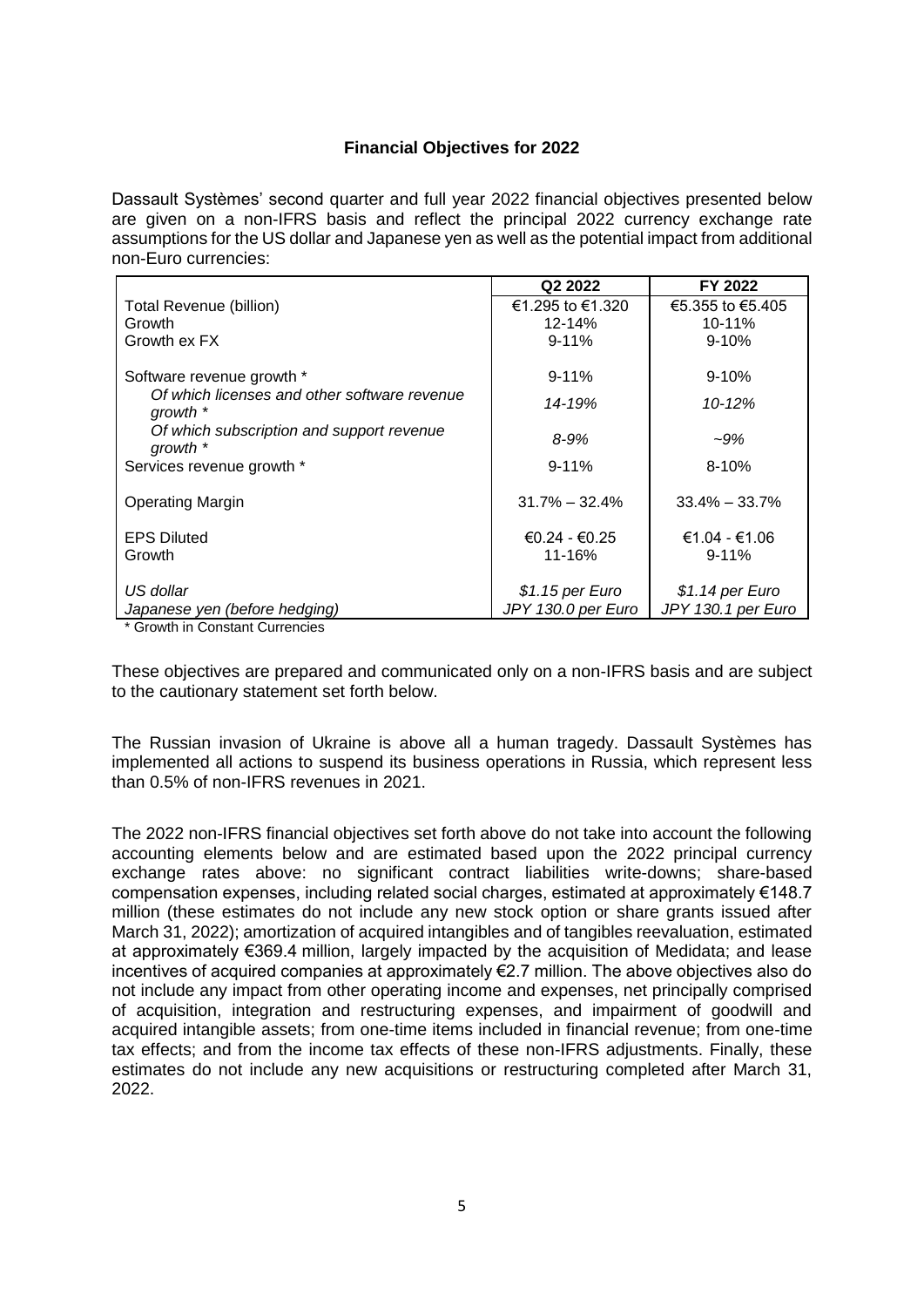### **Corporate Announcements**

- [April 27, 2022 Dassault Systèmes Unveils its Future Governance](https://investor.3ds.com/governance/governance-overview)
- [April 26, 2022 Dassault Systèmes Upgraded To 'A' From 'A-' by S&P Global Ratings](https://www.capitaliq.com/CIQDotNet/CreditResearch/SPResearch.aspx?ArtObjectId=12352525&ArtRevId=1)  [On Strengthening Business Profile And Strong Performance](https://www.capitaliq.com/CIQDotNet/CreditResearch/SPResearch.aspx?ArtObjectId=12352525&ArtRevId=1)
- [March 15, 2022 Dassault Systèmes: Amount of the Dividend Declared](https://investor.3ds.com/news-releases/news-release-details/dassault-systemes-amount-dividend-0)
- March 17, 2022 Global Beauty Company Shiseido to Implement Dassault Systèmes' [Manufacturing Solutions Worldwide as Consumers Push for Skincare and Wellness](https://www.3ds.com/newsroom/press-releases/global-beauty-company-shiseido-implement-dassault-systemes-manufacturing-solutions-worldwide-consumers-push-skincare-and-wellness)
- [March 9, 2022 Dassault Systèmes Suspends Business Operations in Russia](https://investor.3ds.com/news-releases/news-release-details/dassault-systemes-suspends-business-operations-russia/)
- [March 9, 2022 Software République Launches its Startup Incubator to Accelerate](https://www.3ds.com/newsroom/press-releases/software-republique-launches-its-startup-incubator-accelerate-sustainable-secure-and-intelligent-mobility)  [Sustainable, Secure, and Intelligent Mobility](https://www.3ds.com/newsroom/press-releases/software-republique-launches-its-startup-incubator-accelerate-sustainable-secure-and-intelligent-mobility)
- February 24, 2022 [Dassault Systèmes Introduces Life Cycle Assessment Solution on](https://www.3ds.com/newsroom/press-releases/dassault-systemes-introduces-life-cycle-assessment-solution-3dexperience-platform-transform-sustainable-innovation-process)  the **3D**[EXPERIENCE Platform to Transform the Sustainable Innovation Process](https://www.3ds.com/newsroom/press-releases/dassault-systemes-introduces-life-cycle-assessment-solution-3dexperience-platform-transform-sustainable-innovation-process)
- [February 22, 2022 Cadence and Dassault Systèmes Partner to Transform Electronic](https://www.3ds.com/newsroom/press-releases/cadence-and-dassault-systemes-partner-transform-electronic-systems-development)  [Systems Development](https://www.3ds.com/newsroom/press-releases/cadence-and-dassault-systemes-partner-transform-electronic-systems-development)
- [February 7, 2022 Dassault Systèmes Taps Gian Paolo Bassi to Lead](https://www.3ds.com/newsroom/press-releases/dassault-systemes-taps-gian-paolo-bassi-lead-3dexperience-works-promotes-manish-kumar-ceo-solidworks) **3D**EXPERIENCE [Works; Promotes Manish Kumar to CEO SOLIDWORKS](https://www.3ds.com/newsroom/press-releases/dassault-systemes-taps-gian-paolo-bassi-lead-3dexperience-works-promotes-manish-kumar-ceo-solidworks)
- [February 4, 2022 Parexel Extends Strategic Partnership](https://www.medidata.com/en/about-us/news-and-press/parexel-extends-strategic-partnership-with-medidata-to-enhance-delivery-of-decentralized-clinical-trials) with Medidata to Enhance [Delivery of Decentralized Clinical Trials](https://www.medidata.com/en/about-us/news-and-press/parexel-extends-strategic-partnership-with-medidata-to-enhance-delivery-of-decentralized-clinical-trials)
- [As a reminder, in July 2021 Dassault Systèmes committed to Science Based Target](https://www.3ds.com/newsroom/press-releases/dassault-systemes-commits-sustainability-science-based-targets-approved-and-net-zero-emissions-timeline-set)  [initiative \(SBTi\)](https://www.3ds.com/newsroom/press-releases/dassault-systemes-commits-sustainability-science-based-targets-approved-and-net-zero-emissions-timeline-set)

### **Today's Webcast and Conference Call Information**

Today, Thursday, April 27, 2022, Dassault Systèmes will host, from London, a webcasted presentation at 9:00 AM London Time/ 10:00 AM Paris time, and will then host a conference call at 9:00 AM New York time / 2:00 PM London time / 3:00 PM Paris time. The webcasted presentation and conference calls will be available online by accessing [investor.3ds.com.](file:///E:/users/mgx/All-Data/mck%20documents/2020%20Q2%20Folder/www.3ds.com/investors/)

Additional investor information is available at investor.3ds.com or by calling Dassault Systèmes' Investor Relations at +33.1.61.62.69.24.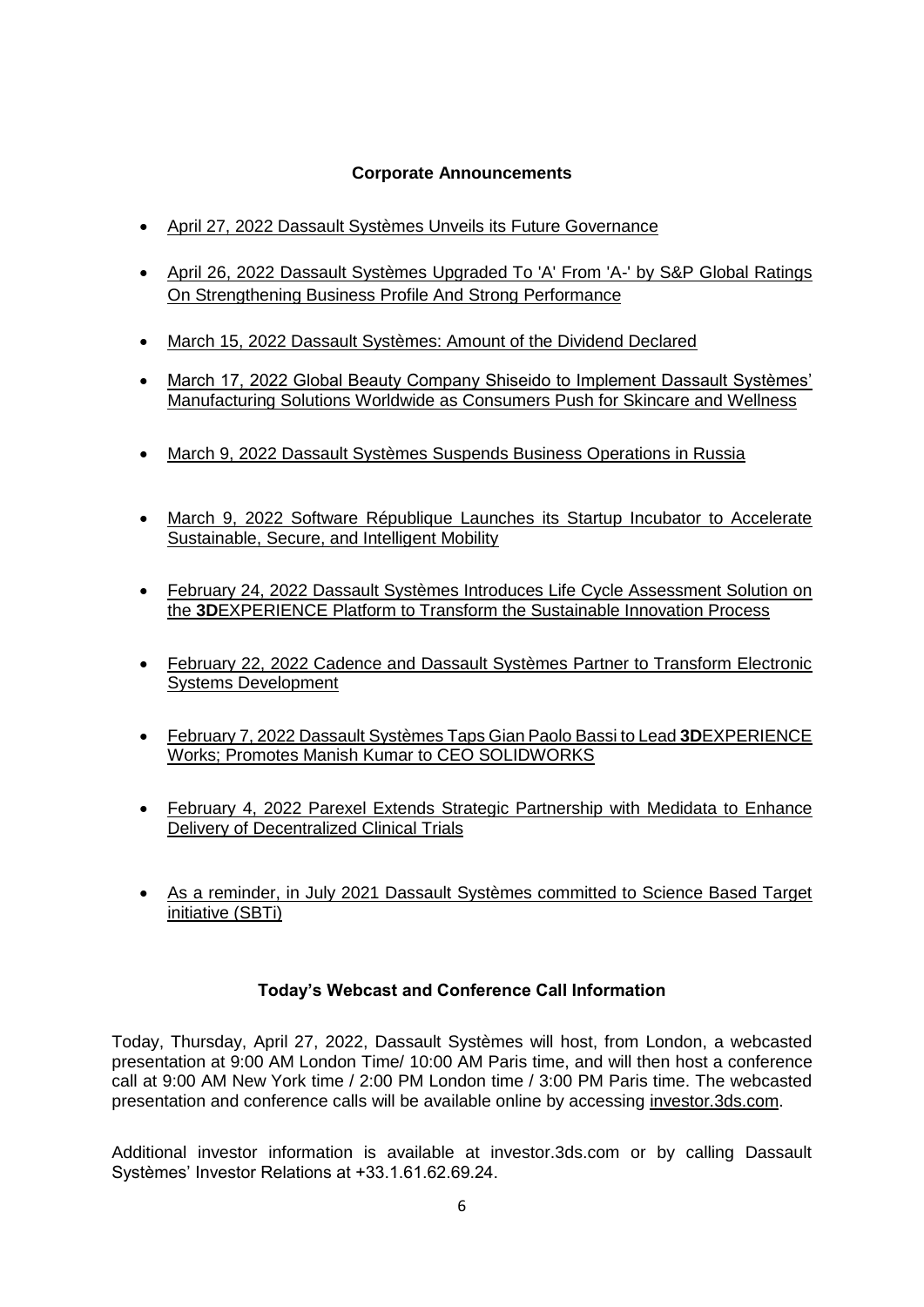### **Investor Relations Events**

- Annual General Meeting of Shareholders: May 19, 2022
- Capital Markets Day: June 16, 2022
- Second Quarter 2022 Earnings Release: July 26, 2022
- Third Quarter 2022 Earnings Release: October 26, 2022
- Fourth Quarter 2022 Earnings Release: February 2, 2023

### **Forward-looking Information**

Statements herein that are not historical facts but express expectations or objectives for the future, including but not limited to statements regarding the Group's non-IFRS financial performance objectives are forward-looking statements. Such forward-looking statements are based on Dassault Systèmes management's current views and assumptions and involve known and unknown risks and uncertainties. Actual results or performances may differ materially from those in such statements due to a range of factors.

The Group's actual results or performance may be materially negatively affected by numerous risks and uncertainties, as described in the "Risk Factors" section 1.9 of the 2021 Universal Registration Document ('Document d'enregistrement universel') filed with the AMF (French Financial Markets Authority) on March 17, 2022, available on the Group's website [www.3ds.com.](http://www.3ds.com/)

In particular, please refer to the risk factor "Uncertain Global Economic Environment" in section 1.9.1.1 of the 2021 Universal Registration Document set out below for ease of reference:

"In light of the uncertainties regarding economic, business, social, health and geopolitical conditions at the global level, Dassault Systèmes' revenue, net earnings and cash flows may grow more slowly, whether on an annual or quarterly basis, mainly due to the following factors:

- the deployment of Dassault Systèmes' solutions may represent a large portion of a customer's investments in software technology. Decisions to make such an investment are impacted by the economic environment in which the customers operate. Uncertain global geopolitical, economic and health conditions and the lack of visibility or the lack of financial resources may cause some customers, e.g. within automotive, aerospace or natural resources industries, to reduce, postpone or terminate their investments, or to reduce or not renew ongoing paid maintenance for their installed base, which impact larger customers' revenue with their respective sub-contractors;
- the political, economic and monetary situation in certain geographic regions where Dassault Systèmes operates could become more volatile and impact Dassault Systèmes' business, for example, due to stricter export compliance rules or the introduction of new customs tariffs;
- continued pressure or volatility on raw materials and energy prices could also slow down Dassault Systèmes' diversification efforts in new industries;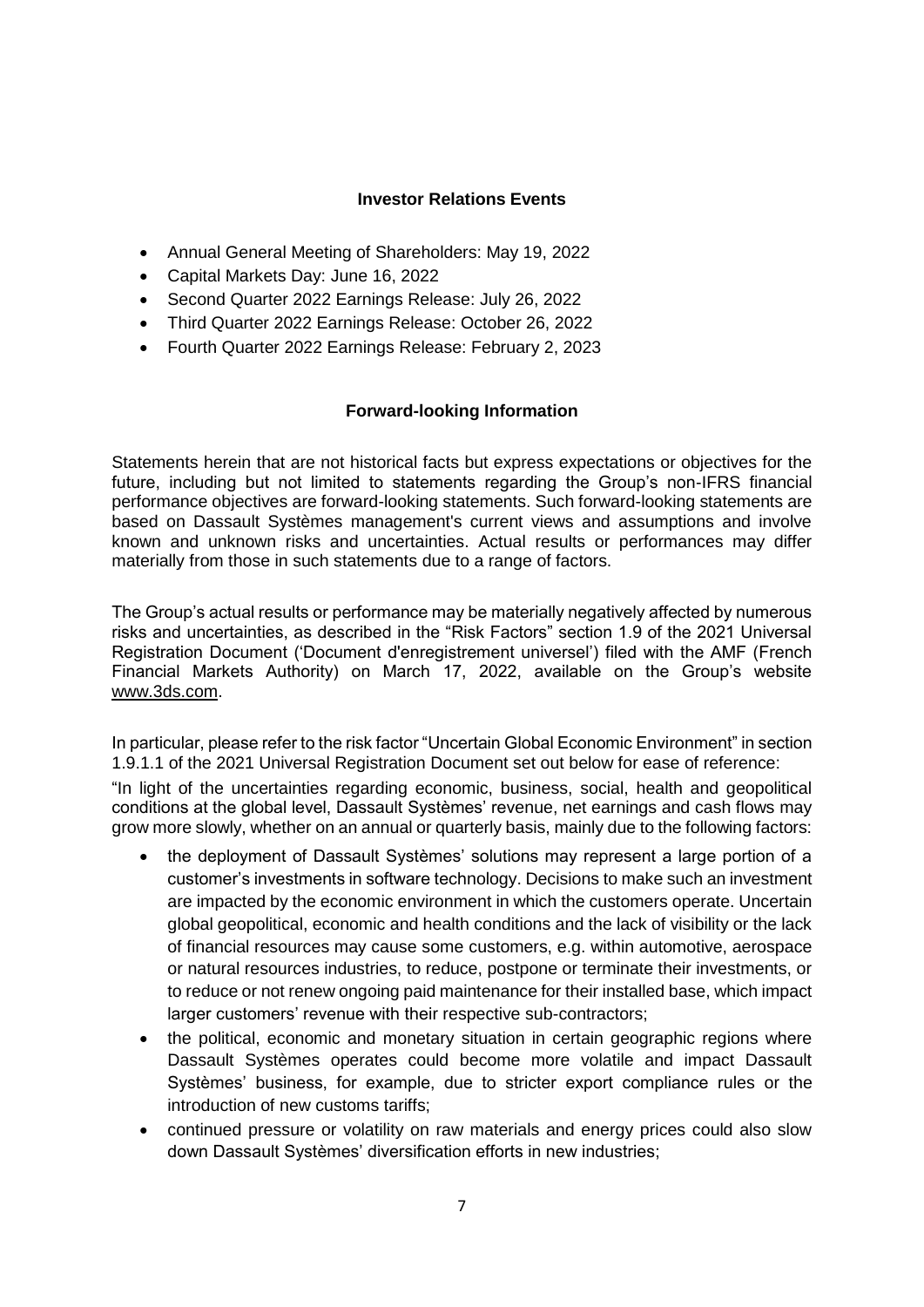- current inflation forecasts, as well as uncertainties regarding the extent and duration of this trend, could adversely affect the financial condition of Dassault Systèmes; and
- the sales cycle of the Dassault Systèmes' products already relatively long due to the strategic nature of such investments for customers – could further lengthen.

The occurrence of crises  $-$  health and geopolitical crises in particular  $-$  could have consequences for the health and safety of Dassault Systèmes' employees. It could also adversely impact the financial situation or financing capabilities of Dassault Systèmes' existing and potential customers, commercial and technology partners, some of whom may be forced to temporarily close sites or cease operations. A deteriorating economic environment could generate increased price pressure and affect the collection of receivables, which would negatively impact Dassault Systèmes' revenue, financial performance and market position.

Dassault Systèmes makes every effort to take into consideration this uncertain macroeconomic outlook. Dassault Systèmes' business results, however, may not develop as anticipated. Furthermore, due to factors affecting sales of Dassault Systèmes' products and services, there may be a substantial time lag between an improvement in global economic and business conditions and an upswing in the Company's business results."

In preparing such forward-looking statements, the Group has in particular assumed an average US dollar to euro exchange rate of US\$1.15 per €1.00 as well as an average Japanese yen to euro exchange rate of JPY130.0 to €1.00, before hedging for the second, third and fourth quarters 2022. The Group has in particular assumed an average US dollar to euro exchange rate of US\$1.14 per €1.00 as well as an average Japanese yen to euro exchange rate of JPY130.1 to €1.00, before hedging for the full year 2022. However, currency values fluctuate, and the Group's results may be significantly affected by changes in exchange rates.

### **Non-IFRS Financial Information**

Readers are cautioned that the supplemental non-IFRS financial information presented in this press release is subject to inherent limitations. It is not based on any comprehensive set of accounting rules or principles and should not be considered in isolation from or as a substitute for IFRS measurements. The supplemental non-IFRS financial information should be read only in conjunction with the Company's consolidated financial statements prepared in accordance with IFRS. Furthermore, the Group's supplemental non-IFRS financial information may not be comparable to similarly titled "non-IFRS" measures used by other companies. Specific limitations for individual non-IFRS measures are set forth in the Company's 2021 Universal Registration Document filed with the AMF on March 17, 2022.

In the tables accompanying this press release the Group sets forth its supplemental non-IFRS figures for revenue, operating income, operating margin, net income and diluted earnings per share, which exclude the effect of adjusting the carrying value of acquired companies' deferred revenue, share-based compensation expense and related social charges, the amortization of acquired intangible assets and of tangibles reevaluation, certain other operating income and expense, net, including impairment of goodwill and acquired intangibles, the effect of adjusting lease incentives of acquired companies, certain one-time items included in financial revenue and other, net, and the income tax effect of the non-IFRS adjustments and certain one-time tax effects. The tables also set forth the most comparable IFRS financial measure and reconciliations of this information with non-IFRS information.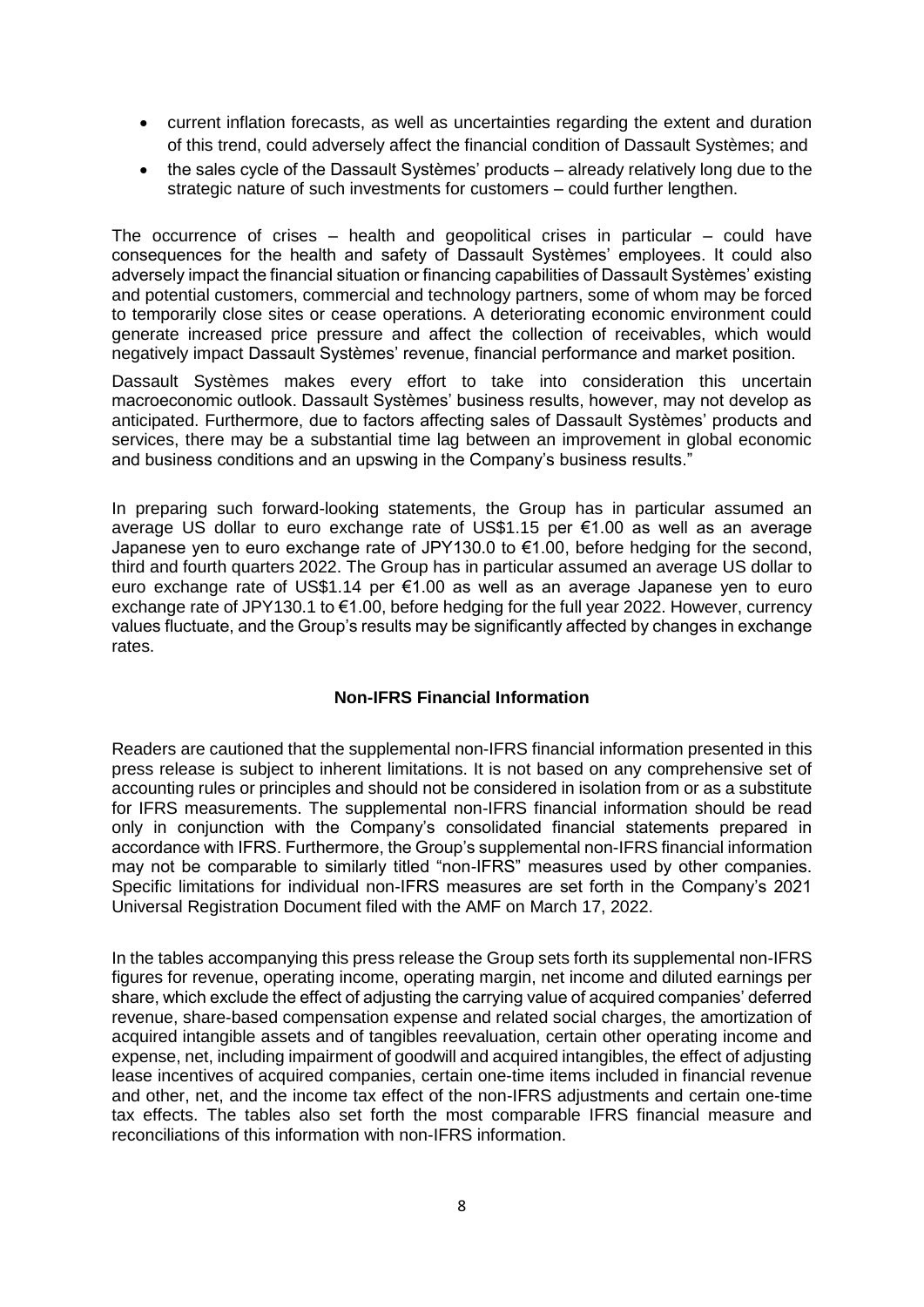### **FOR MORE INFORMATION**

Dassault Systèmes' **3D**EXPERIENCE platform, 3D design software, 3D Digital Mock Up and Product Lifecycle Management (PLM) solutions: [http://www.3ds.com](http://www.3ds.com/)

Connect with Dassault Systèmes on



### **ABOUT DASSAULT SYSTÈMES**

Dassault Systèmes, the **3D**EXPERIENCE Company, is a catalyst for human progress. We provide business and people with collaborative 3D virtual environments to imagine sustainable innovations. By creating virtual twin experiences of the real world with our **3D**EXPERIENCE platform and applications, our customers push the boundaries of innovation, learning and production to achieve a more sustainable world for patients, citizens, and consumers. Dassault Systèmes brings value to more than 300,000 customers of all sizes, in all industries, in more than 130 countries. For more information, visit [www.3ds.com](http://www.3ds.com/)

# **Dassault Systèmes Investor Relations Team FTI Consulting** François-José Bordonado /Béatrix Martinez: <br>
+33 1 61 62 69 24/70 21 damie Ricketts: +44 20 3727 1600

[investors@3ds.com](mailto:investors@3ds.com) Elena Kalinskaya: +44 20 3727 1600 USA & Canada: [callie.gauzer@3ds.com](mailto:callie.gauzer@3ds.com)

Jamie Ricketts : +44 20 3727 1600

### **Dassault Systèmes Press Contact** Arnaud Malherbe +33 1 61 62 87 73 arnaud.malherbe@3ds.com

© Dassault Systèmes. All rights reserved. 3DEXPERIENCE, the Compass icon, the 3DS logo, CATIA, BIOVIA, GEOVIA, SOLIDWORKS, 3DVIA, ENOVIA, NETVIBES, MEDIDATA, CENTRIC PLM, 3DEXCITE, SIMULIA, DELMIA, and IFWE are commercial trademarks or registered trademarks of Dassault Systèmes, a French "société européenne" (Versailles Commercial Register # B 322 306 440), or its subsidiaries in the United States and/or other countries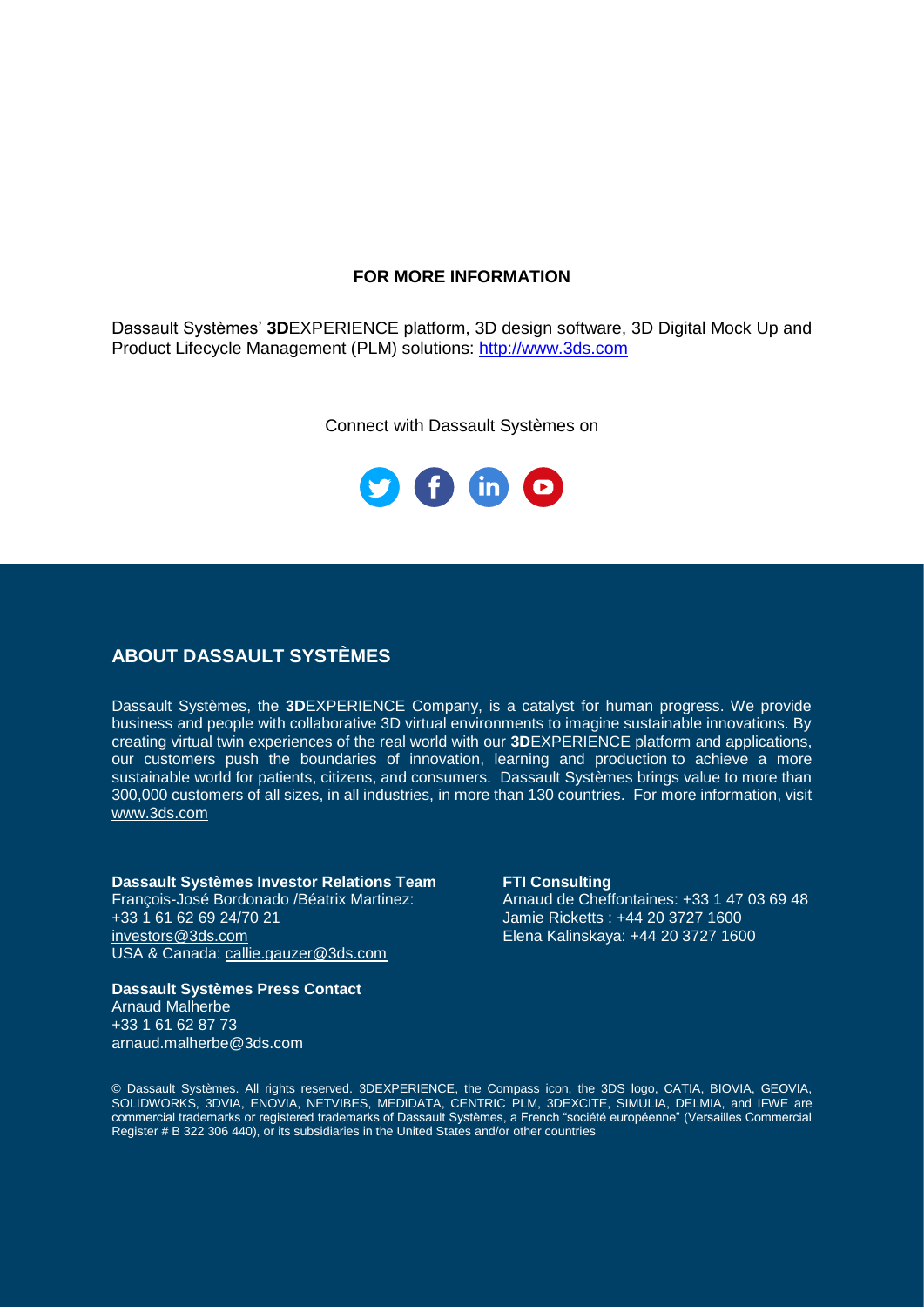# **APPENDIX TABLE OF CONTENTS**

(Due to rounding, numbers presented throughout this and other documents may not add up precisely to the totals provided and percentages may not precisely reflect the absolute figures).

Glossary of Definitions

Non-IFRS Financial Information

Acquisitions and Foreign Exchange Impact

Condensed consolidated statements of income

Condensed consolidated balance sheets

Condensed consolidated cash flow statements

IFRS – non-IFRS reconciliation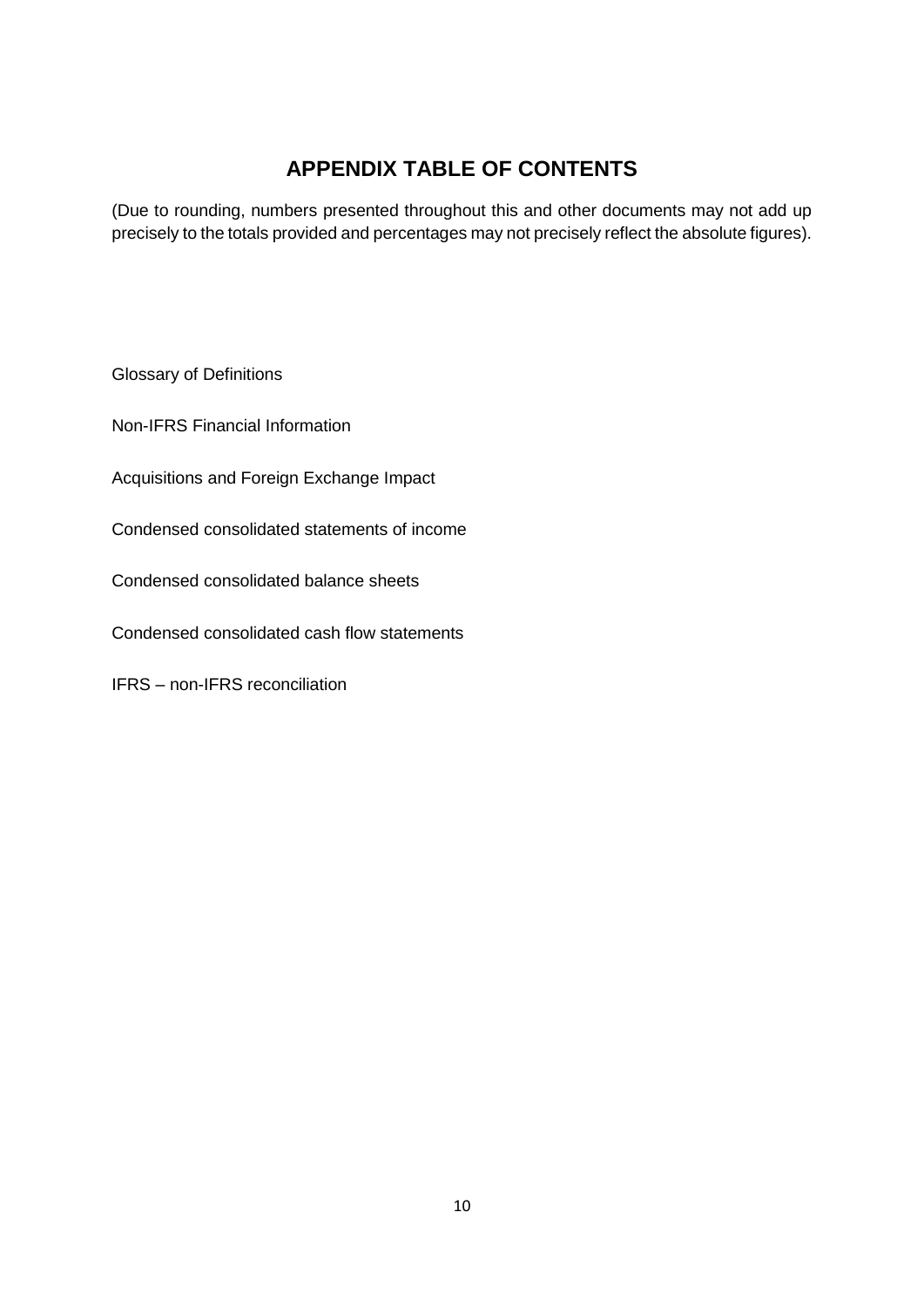### **DASSAULT SYSTEMES - Glossary of Definitions**

### **Information in Constant Currencies**

Dassault Systèmes have followed a long-standing policy of measuring our revenue performance and setting our revenue objectives exclusive of currency in order to measure in a transparent manner the underlying level of improvement in our total revenue and software revenue by activity, industry, geography and product lines. We believe it is helpful to evaluate our growth exclusive of currency impacts, particularly to help understand revenue trends in our business. Therefore, we provide percentage increases or decreases in our revenue and expenses (in both IFRS as well as non-IFRS) to eliminate the effect of changes in currency values, particularly the U.S. dollar and the Japanese yen, relative to the euro. When trend information is expressed by us "in constant currencies", the results of the "prior" period have first been recalculated using the average exchange rates of the comparable period in the current year, and then compared with the results of the comparable period in the current year.

While constant currencies calculations are not considered to be an IFRS measure, we do believe these measures are critical to understanding our global revenue results and to compare with many of our competitors who report their financial results in U.S. dollars. Therefore, we are including this calculation for comparing IFRS revenue figures for comparable periods as well as for comparing non-IFRS revenue figures for comparable periods. All information at constant exchange rates are expressed as a rounded percentage and therefore may not precisely reflect the absolute figures.

### **Information on Growth excluding acquisitions ("organic growth")**

In addition to financial indicators on the entire Group's scope, Dassault Systèmes provides growth excluding acquisitions effect, also named organic growth.

The related growth rate was determined by restating the scope of activity as follows:

- $-$  for entities entering the consolidation scope in the current year, subtracting the contribution of the acquisition from the aggregates of the current year;
- for entities entering the consolidation scope in the previous year, subtracting the contribution of the acquisition from January 1st of the current year, until the last day of the month of the current year when the acquisition was made the previous year.

### **Information on Industrial Sectors**

Dassault Systèmes' Industries develop Solution Experiences, industry-focused offerings that deliver specific value to companies and users in a particular industry. We serve eleven industries structured into three sectors:

- *Manufacturing industries Sector:* Transportation & Mobility; Aerospace & Defense; Marine & Offshore; Industrial Equipment; High-Tech; Home & Lifestyle; Consumer Packaged Goods & Retail;
- *Life Sciences & Healthcare Sector:* Life Sciences & Healthcare;
- *Infrastructure & Cities Sector:* Infrastructure, Energy & Materials; Architecture, Engineering & Construction; Cities, Public & Business Services.

### **Information on Product Lines**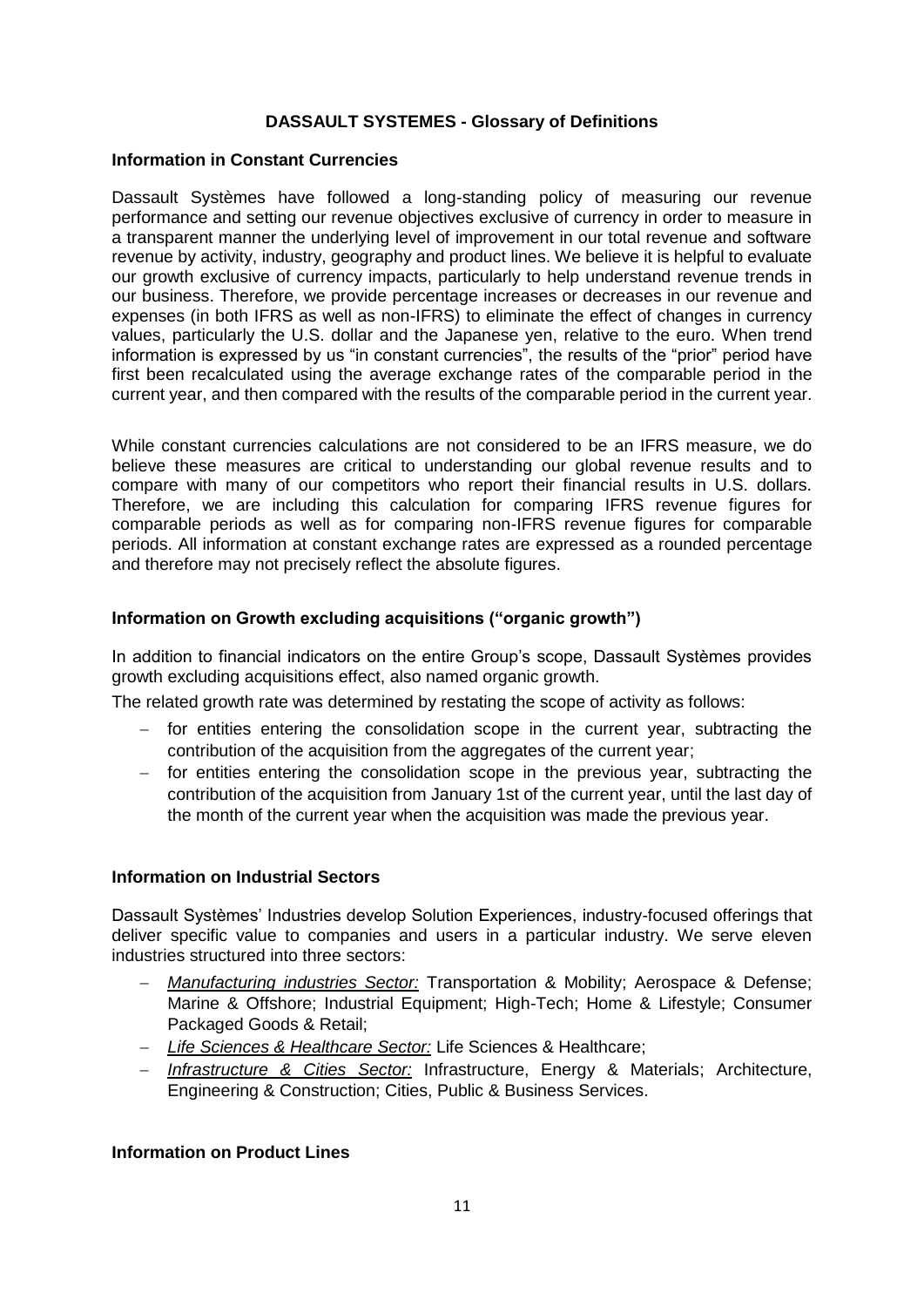Our product lines financial reporting include the following financial information:

- Industrial Innovation software revenue, which includes our CATIA, ENOVIA, SIMULIA, DELMIA, GEOVIA, NETVIBES, and 3DEXCITE brands;
- Life Sciences software revenue, which includes our MEDIDATA and BIOVIA brands;
- Mainstream Innovation software sales for SMEs (small and medium-sized enterprises), which includes our CENTRIC PLM and 3DVIA brands, as well as our **3D**EXPERIENCE WORKS family which includes the SOLIDWORKS brand.

### 3D**EXPERIENCE Licenses and Software Contribution**

To measure the progressive penetration of **3D**EXPERIENCE software, we utilize the following ratios:

- for Licenses revenue, we calculate the percentage contribution by comparing total **3D**EXPERIENCE Licenses revenue to Licenses revenue for all product lines except SOLIDWORKS and acquisitions ("related Licenses revenue");
- $-$  for software revenue, the Group calculates the percentage contribution by comparing total **3D**EXPERIENCE software revenue to software revenue for all product lines except SOLIDWORKS and acquisitions ("related software revenue").

### **Cloud Revenue**

Cloud revenues correspond to revenue generated through a catalog of online services delivered by Dassault Systèmes via a cloud infrastructure hosted by Dassault Systèmes, or by third party providers of cloud computing infrastructure services. This offering is available through different deployment methods: Public cloud, Private cloud, Dedicated cloud. All cloud applications can be offered through perpetual licenses and maintenance or subscriptions models.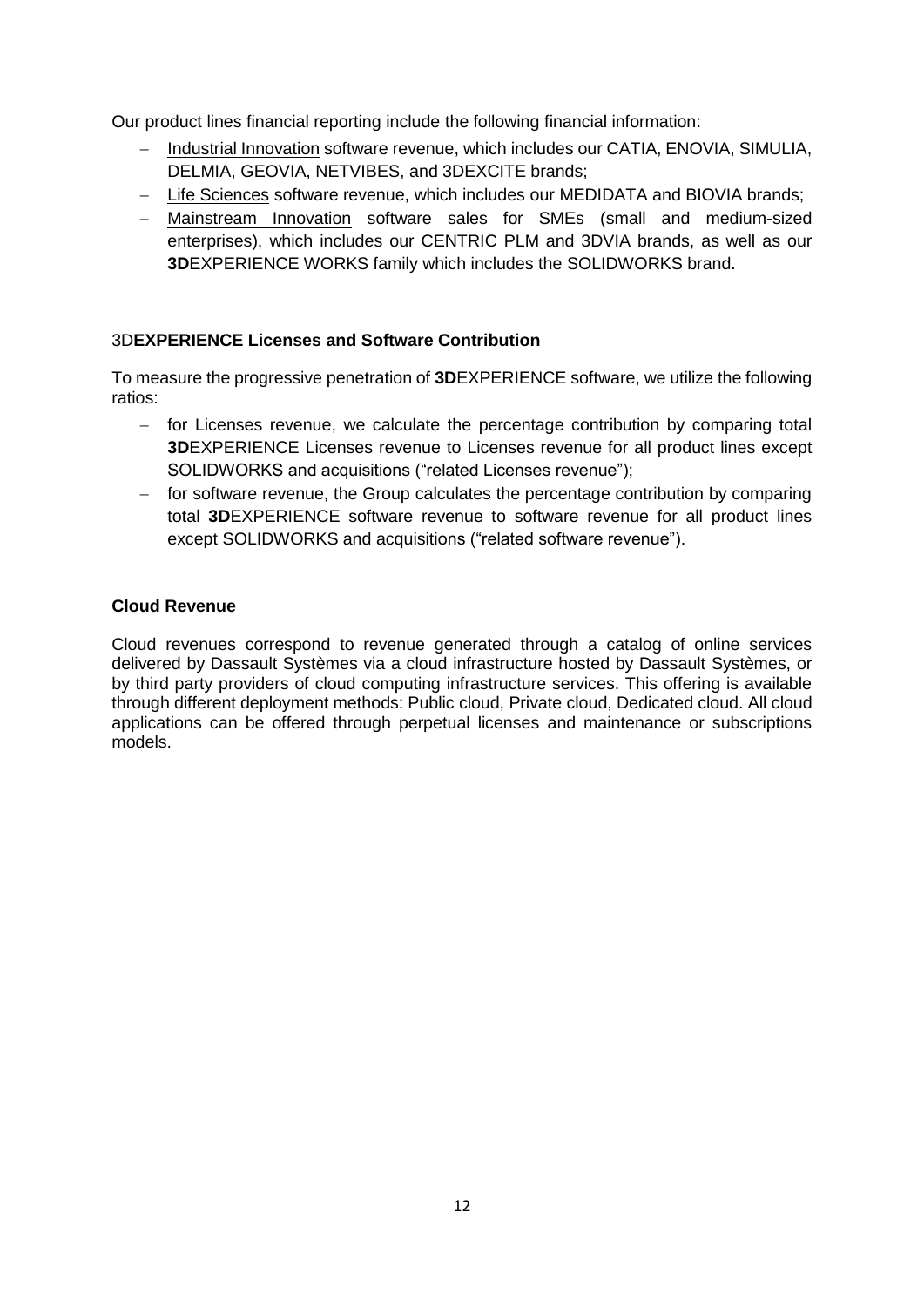

# **DASSAULT SYSTÈMES NON-IFRS FINANCIAL INFORMATION**

(unaudited; in millions of Euros, except per share data, percentages, headcount and exchange rates)

Non-IFRS key figures exclude the effects of adjusting the carrying value of acquired companies' contract liabilities (deferred revenue), share-based compensation expense, including related social charges, amortization of acquired intangible assets and of tangible assets revaluation, lease incentives of acquired companies, other operating income and expense, net, including the acquisition, integration and restructuring expenses, and impairment of goodwill and acquired intangible assets, certain one-time items included in financial loss, net, certain one-time tax effects and the income tax effects of these non-IFRS adjustments.

Comparable IFRS financial information and a reconciliation of the IFRS and non-IFRS measures are set forth in the separate tables within this Attachment.

|                                                                                           | <b>Non-IFRS reported</b> |                    |        |                        |  |  |  |  |
|-------------------------------------------------------------------------------------------|--------------------------|--------------------|--------|------------------------|--|--|--|--|
| In millions of Euros, except per share data,<br>percentages, headcount and exchange rates |                          | Three months ended |        |                        |  |  |  |  |
|                                                                                           | March 31,                | March 31,          |        | Change in              |  |  |  |  |
|                                                                                           | 2022                     | 2021               | Change | constant<br>currencies |  |  |  |  |
| <b>Total Revenue</b>                                                                      | € 1,324.6                | € 1,173.6          | 13%    | 8%                     |  |  |  |  |
| Revenue breakdown by activity                                                             |                          |                    |        |                        |  |  |  |  |
| Software revenue                                                                          | 1,205.6                  | 1.068.4            | 13%    | 8%                     |  |  |  |  |
| Of which licenses and other software revenue                                              | 234.7                    | 203.8              | 15%    | 10%                    |  |  |  |  |
| Of which subscription and support revenue                                                 | 970.9                    | 864.6              | 12%    | 8%                     |  |  |  |  |
| Services revenue                                                                          | 119.0                    | 105.2              | 13%    | 9%                     |  |  |  |  |
|                                                                                           |                          |                    |        |                        |  |  |  |  |
| Software revenue breakdown by product line                                                |                          |                    |        |                        |  |  |  |  |
| Industrial Innovation                                                                     | 654.4                    | 609.2              | 7%     | 5%                     |  |  |  |  |
| Life Sciences                                                                             | 254.0                    | 209.9              | 21%    | 13%                    |  |  |  |  |
| Mainstream Innovation                                                                     | 297.2                    | 249.3              | 19%    | 12%                    |  |  |  |  |
| Revenue breakdown by geography                                                            |                          |                    |        |                        |  |  |  |  |
| Americas                                                                                  | 531.3                    | 463.3              | 15%    | 7%                     |  |  |  |  |
| Europe                                                                                    | 471.7                    | 435.9              | 8%     | 6%                     |  |  |  |  |
| Asia                                                                                      | 321.6                    | 274.5              | 17%    | 15%                    |  |  |  |  |
| <b>Operating income</b>                                                                   | €464.0                   | € 397.4            | 17%    |                        |  |  |  |  |
| <b>Operating margin</b>                                                                   | 35.0%                    | 33.9%              |        |                        |  |  |  |  |
|                                                                                           |                          |                    |        |                        |  |  |  |  |
| Net income attributable to shareholders                                                   | € 362.3                  | € 301.2            | 20%    |                        |  |  |  |  |
| Diluted earnings per share (1)                                                            | € 0.27                   | € 0.23             | 20%    | 15%                    |  |  |  |  |
| <b>Closing headcount</b>                                                                  | 22,898                   | 21,451             | 7%     |                        |  |  |  |  |
|                                                                                           |                          |                    |        |                        |  |  |  |  |
| Average Rate USD per Euro                                                                 | 1.12                     | 1.20               | (7)%   |                        |  |  |  |  |
| Average Rate JPY per Euro                                                                 | 130.46                   | 127.81             | 2%     |                        |  |  |  |  |

(1) 2021 figures have been restated in order to reflect the five-for-one share split on Dassault Systèmes' share

effected on July 7, 2021

# **DASSAULT SYSTÈMES ACQUISITIONS AND FOREIGN EXCHANGE IMPACT**

(unaudited; in millions of Euros)

| In millions of Euros |           | <b>Non-IFRS reported</b> |        | o/w growth at | o/w change of<br>scope impact at | o/w FX impact<br>on previous |  |
|----------------------|-----------|--------------------------|--------|---------------|----------------------------------|------------------------------|--|
|                      | March 31. | March 31.                | Change | constant rate | current year                     |                              |  |
|                      | 2022      | 2021                     |        | and scope     | rate                             | year figures                 |  |
| Revenue QTD          | 1.324.6   | 1.173.6                  | 151.0  | 100.7         | 0.0                              | 50.2                         |  |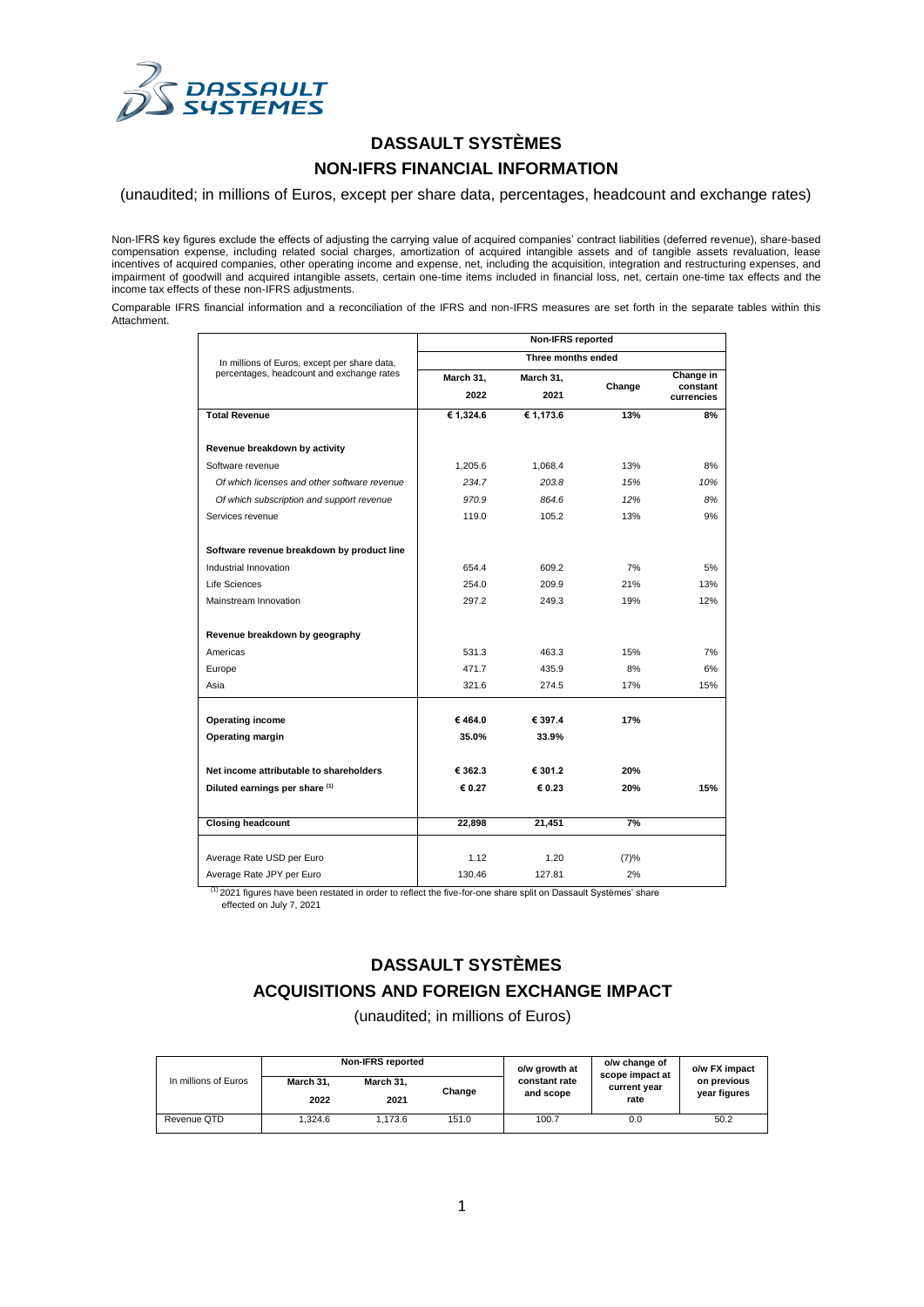# **DASSAULT SYSTÈMES**

## **CONDENSED CONSOLIDATED STATEMENTS OF INCOME**

(unaudited; in millions of Euros, except per share data and percentages)

|                                                                                  | <b>IFRS</b> reported |                            |
|----------------------------------------------------------------------------------|----------------------|----------------------------|
| In millions of Euros, except per share data and percentages                      | Three months ended   |                            |
|                                                                                  | March 31,            | March 31,                  |
|                                                                                  | 2022                 | 2021                       |
| Licenses and other software revenue                                              | 234.7                | 203.8                      |
| Subscription and Support revenue                                                 | 970.9                | 864.0                      |
| Software revenue                                                                 | 1.205.5              | 1.067.8                    |
| Services revenue                                                                 | 119.0                | 105.1                      |
| <b>Total Revenue</b>                                                             | € 1,324.5            | € 1,172.9                  |
| Cost of software revenue (1)                                                     | (110.4)              | (101.7)                    |
| Cost of services revenue                                                         | (100.4)              | (93.9)                     |
| Research and development expenses                                                | (244.5)              | (237.0)                    |
| Marketing and sales expenses                                                     | (337.3)              | (309.9)                    |
| General and administrative expenses                                              | (96.1)               | (93.5)                     |
| Amortization of acquired intangible assets and of tangible assets<br>revaluation | (95.9)               | (89.5)                     |
| Other operating income and expense, net                                          | (4.8)                | (16.9)                     |
| <b>Total Operating Expenses</b>                                                  | (989.4)              | (942.3)                    |
| <b>Operating Income</b>                                                          | € 335.1              | € 230.6                    |
| Financial loss, net                                                              | (4.9)                | (2.8)                      |
| Income before income taxes                                                       | € 330.3              | € 227.8                    |
| Income tax expense                                                               | (66.2)               | (53.7)                     |
| Net Income                                                                       | € 264.0              | € 174.0                    |
| Non-controlling interest                                                         | 0.3                  | 0.3                        |
| Net Income attributable to equity holders of the parent                          | € 264.3              | € 174.4                    |
| Basic earnings per share (2)                                                     | 0.20                 | 0.13                       |
| Diluted earnings per share (2)                                                   | 60.20                | $\overline{\epsilon}$ 0.13 |
| Basic weighted average shares outstanding (in millions)                          | 1,309.8              | 1,305.9                    |
| Diluted weighted average shares outstanding (in millions)                        | 1,325.8              | 1,322.7                    |

(1) Excluding amortization of acquired intangible assets and of tangible assets revaluation

 $(2)$  2021 figures have been restated in order to reflect the five-for-one share split on Dassault Systèmes' share effected on July 7, 2021

| Three months ended March 31, 2022 |                                  |  |  |  |
|-----------------------------------|----------------------------------|--|--|--|
| Change <sup>(3)</sup>             | Change in constant<br>currencies |  |  |  |
| 13%                               | 8%                               |  |  |  |
|                                   |                                  |  |  |  |
| 13%                               | 8%                               |  |  |  |
| 13%                               | 9%                               |  |  |  |
|                                   |                                  |  |  |  |
| 7%                                | 5%                               |  |  |  |
| 21%                               | 13%                              |  |  |  |
| 19%                               | 12%                              |  |  |  |
|                                   |                                  |  |  |  |
| 15%                               | 7%                               |  |  |  |
| 8%                                | 6%                               |  |  |  |
| 17%                               | 15%                              |  |  |  |
|                                   |                                  |  |  |  |

 $(3)$  Variation compared to the same period in the prior year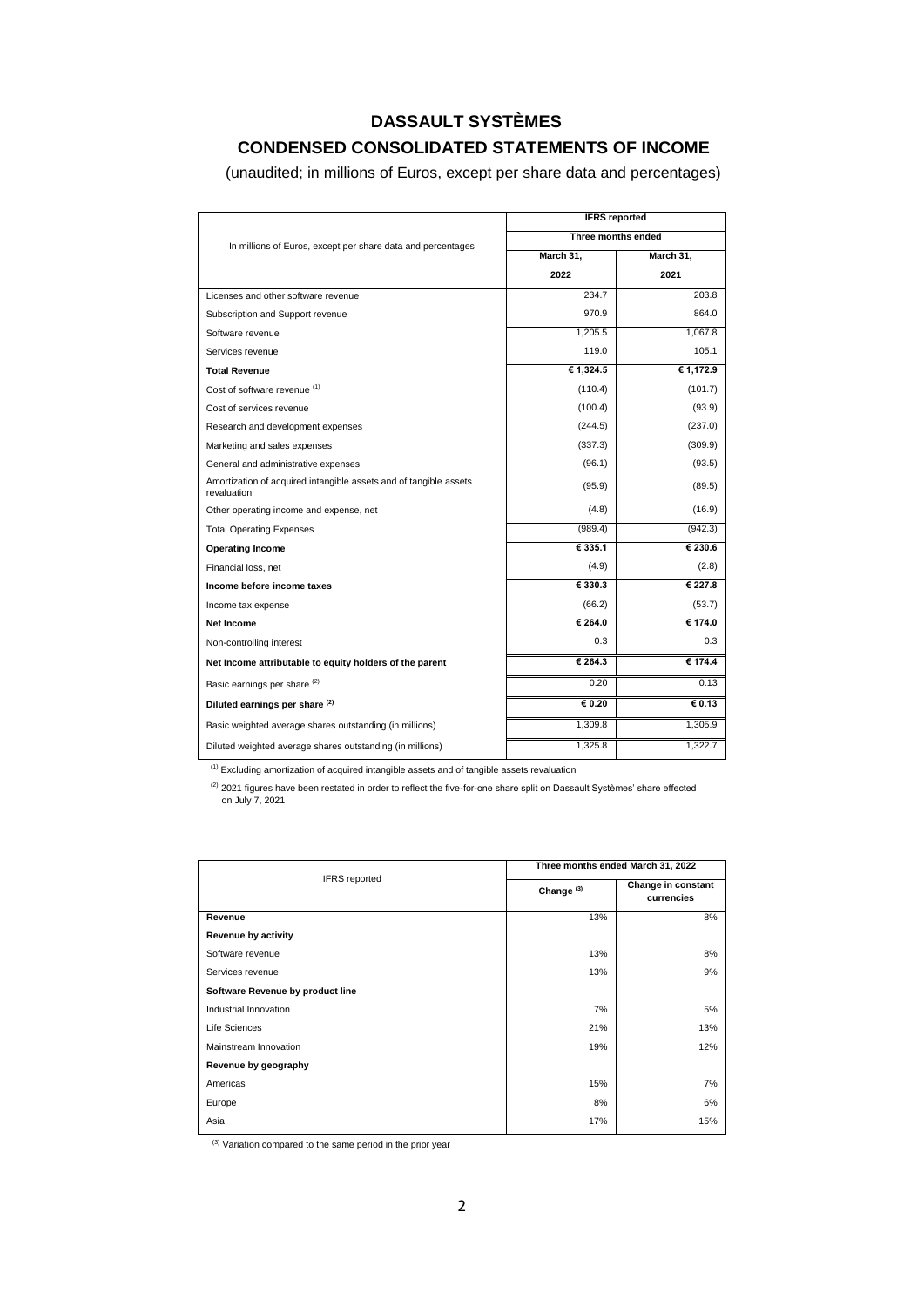# **DASSAULT SYSTÈMES CONDENSED CONSOLIDATED BALANCE SHEETS**

(unaudited; in millions of Euros)

|                                      | <b>IFRS</b> reported |            |  |  |  |
|--------------------------------------|----------------------|------------|--|--|--|
| In millions of Euros                 | March 31,            | March 31,  |  |  |  |
|                                      | 2022                 | 2021       |  |  |  |
| <b>ASSETS</b>                        |                      |            |  |  |  |
| Cash and cash equivalents            | 3,008.1              | 2,979.5    |  |  |  |
| Trade accounts receivable, net       | 1,261.0              | 1,366.3    |  |  |  |
| Contract assets                      | 13.4                 | 12.7       |  |  |  |
| Other current assets                 | 379.9                | 360.5      |  |  |  |
| <b>Total current assets</b>          | 4,662.3              | 4,719.0    |  |  |  |
| Property and equipment, net          | 814.4                | 817.0      |  |  |  |
| Goodwill and Intangible assets, net  | 8,233.9              | 8,175.0    |  |  |  |
| Other non-current assets             | 531.9                | 507.7      |  |  |  |
| <b>Total non-current assets</b>      | 9,580.2              | 9,499.7    |  |  |  |
| <b>Total Assets</b>                  | € 14,242.5           | € 14,218.7 |  |  |  |
| <b>LIABILITIES AND EQUITY</b>        |                      |            |  |  |  |
| Trade accounts payable               | 167.7                | 192.4      |  |  |  |
| Contract liabilities                 | 1,463.7              | 1,304.4    |  |  |  |
| Borrowings, current                  | 906.0                | 903.3      |  |  |  |
| Other current liabilities            | 792.7                | 1,070.3    |  |  |  |
| <b>Total current liabilities</b>     | 3,330.1              | 3,470.3    |  |  |  |
| Borrowings, non-current              | 2,735.2              | 2,966.4    |  |  |  |
| Other non-current liabilities        | 1,595.2              | 1,571.0    |  |  |  |
| <b>Total non-current liabilities</b> | 4,330.4              | 4,537.4    |  |  |  |
| Non-controlling interests            | 14.5                 | 13.7       |  |  |  |
| Parent shareholders' equity          | 6,567.5              | 6,197.3    |  |  |  |
| <b>Total Liabilities and equity</b>  | € 14,242.5           | € 14,218.7 |  |  |  |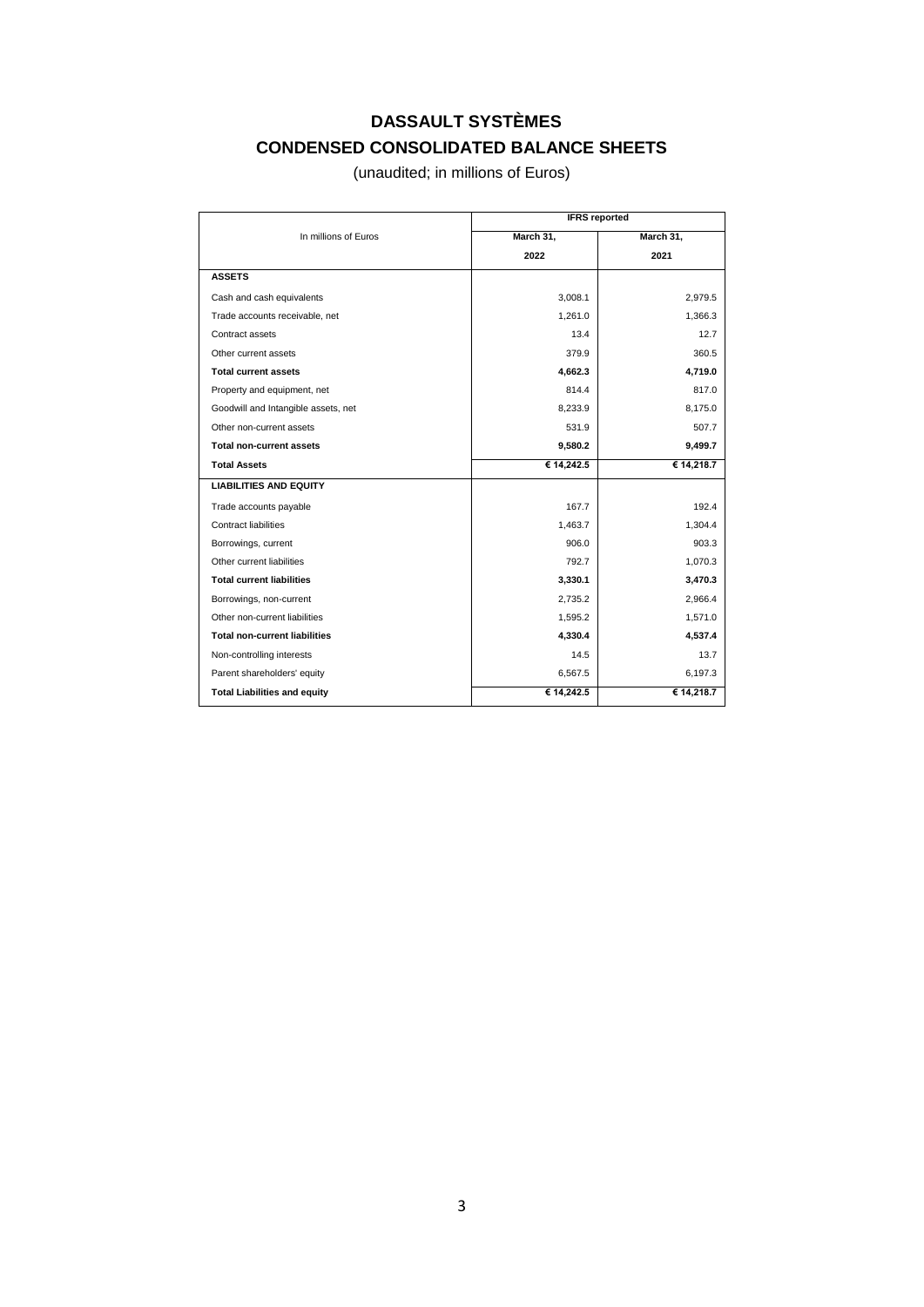# **DASSAULT SYSTÈMES CONDENSED CONSOLIDATED CASH FLOW STATEMENTS**

(unaudited; in millions of Euros)

|                                                              | <b>IFRS</b> reported |                    |             |  |  |  |
|--------------------------------------------------------------|----------------------|--------------------|-------------|--|--|--|
| In millions of Euros                                         |                      | Three months ended |             |  |  |  |
|                                                              | March 31,            | March 31,          | Change      |  |  |  |
|                                                              | 2022                 | 2021               |             |  |  |  |
| Net income attributable to equity holders of the parent      | 264.3                | 174.4              | 89.9        |  |  |  |
| Non-controlling interest                                     | (0.3)                | (0.3)              | 0.0         |  |  |  |
| Net income                                                   | 264.0                | 174.0              | 90.0        |  |  |  |
| Depreciation of property and equipment                       | 45.9                 | 43.3               | 2.6         |  |  |  |
| Amortization of intangible assets                            | 99.0                 | 94.6               | 4.4         |  |  |  |
| Adjustments for other non-cash items                         | 31.2                 | 65.9               | (34.7)      |  |  |  |
| Changes in working capital                                   | 190.3                | 263.9              | (73.6)      |  |  |  |
| Net Cash Provided by (Used in) Operating Activities          | € 630.5              | € 641.8            | € $(11.3)$  |  |  |  |
|                                                              |                      |                    |             |  |  |  |
| Additions to property, equipment and intangibles             | (30.8)               | (27.5)             | (3.3)       |  |  |  |
| Payment for acquisition of businesses, net of cash acquired  | (3.5)                |                    | (3.5)       |  |  |  |
| Other                                                        | (26.8)               | (8.5)              | (18.3)      |  |  |  |
| Net Cash Provided by (Used in) Investing Activities          | € (61.1)             | € (36.0)           | € (25.1)    |  |  |  |
|                                                              |                      |                    |             |  |  |  |
| Proceeds from exercise of stock options                      | 18.4                 | 7.1                | (18.7)      |  |  |  |
| Repurchase and sale of treasury stock                        | (526.9)              | (88.3)             | (438.6)     |  |  |  |
| Capital increase                                             | 198.6                |                    | 198.6       |  |  |  |
| Acquisition of non-controlling interests                     | (0.5)                |                    | (0.5)       |  |  |  |
| Proceeds from borrowings                                     | 2.9                  | 0.4                | 2.5         |  |  |  |
| Repayment of borrowings                                      | (235.2)              | (8.3)              | (226.9)     |  |  |  |
| Repayment of lease liabilities                               | (23.1)               | (24.3)             | 1.2         |  |  |  |
| Net Cash Provided by (Used in) Financing Activities          | € (565.8)            | € (83.5)           | € $(482.3)$ |  |  |  |
|                                                              |                      |                    |             |  |  |  |
| Effect of exchange rate changes on cash and cash equivalents | 25.1                 | 42.9               | (17.8)      |  |  |  |
| Increase (decrease) in cash and cash equivalents             | € 28.6               | € 565.2            | € (536.6)   |  |  |  |
|                                                              |                      |                    |             |  |  |  |
| Cash and cash equivalents at beginning of period             | € 2,979.5            | € 2,148.9          |             |  |  |  |
| Cash and cash equivalents at end of period                   | € 3,008.1            | € 2,714.1          |             |  |  |  |